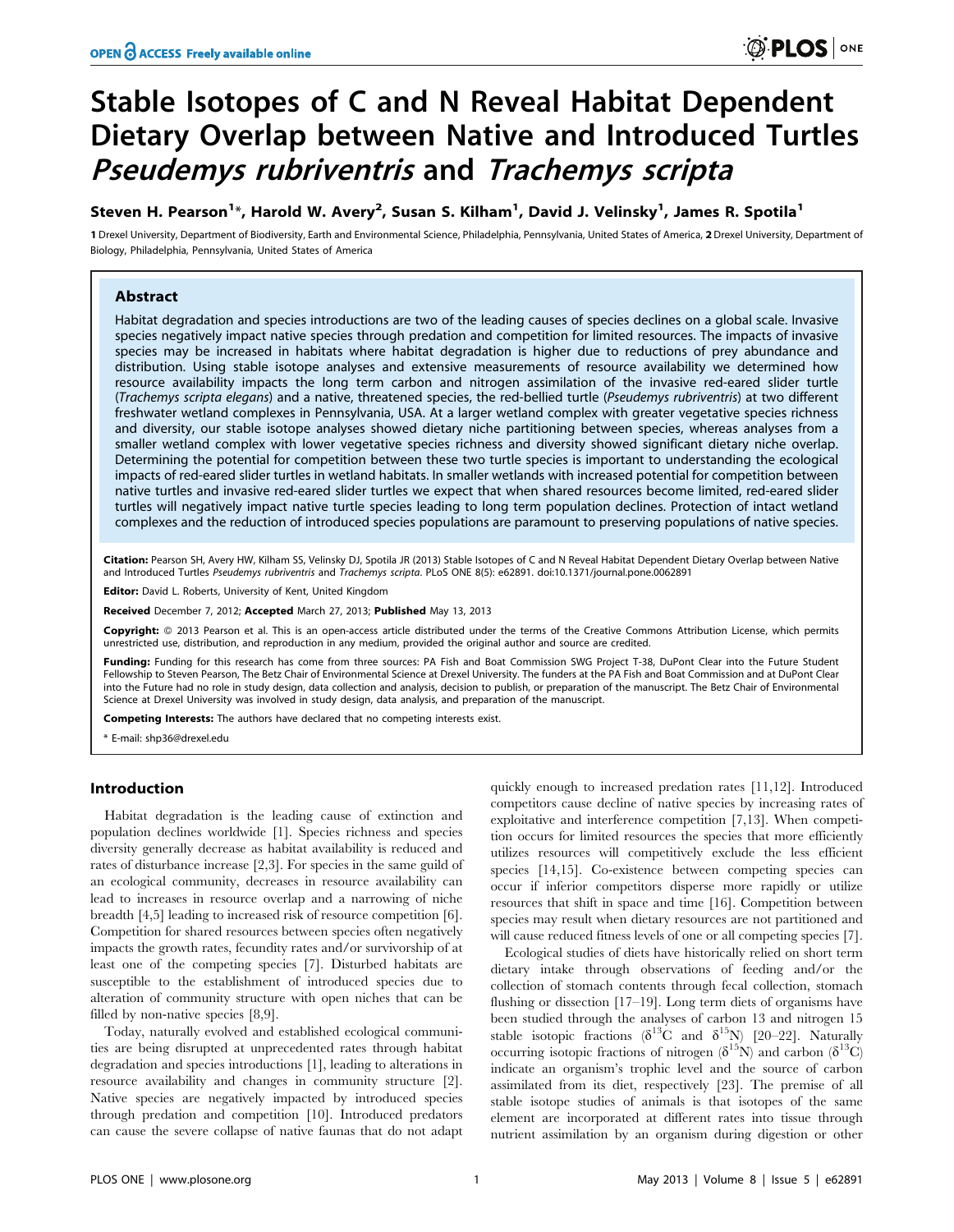physiological processes [24,25]. Factors affecting  $\delta^{13}C$  and  $\delta^{15}N$ isotope assimilation include tissue metabolism, trophic level, temperature, C:N ratios in items consumed, taxonomy, body size, and an organism's form of eliminating nitrogenous waste [25,26]. Stable isotopes have been used in determining the C and N sources in organisms' diets [27], trophic position in food webs [28] and in comparative studies of species feeding ecology between study sites [29–31].

We used stable isotope analyses to quantify the diets and extent of resource overlap between the native red-bellied turtle (Pseudemys rubriventris) and the introduced red-eared slider turtle (Trachemys scripta elegans) in two southeastern Pennsylvania wetland complexes that differed in ecological characteristics. Red-eared slider turtles have been introduced globally and negatively impact basking behavior and growth rates of European pond turtles (Emys orbicularis galloitalica) and the Spanish terrapin (Mauremys leprosa) under experimental and natural conditions [32,33]. We relate the results of stable isotope analyses to wetland characteristics and the potential for competition between red-bellied turtles and red-eared slider turtles.

#### Study Sites

We carried out our research at two wetland complexes that differed in size, extent of connectivity, and the species richness and diversity of vegetative communities. One wetland complex was located at the Silver Lake Nature Center (SLNC), Bristol, PA and consisted of two lakes each greater than nine hectares which were connected by a creek and surrounded by protected lowland forest and parkland. The second wetland complex was at Fort Mifflin (FM), Philadelphia, PA and consisted of three small wetlands, each less than 0.8 hectares separated by steep banks and paved roads, and surrounded by mowed lawns and narrow patches of forest (Table 1).

# Materials and Methods

#### Ethics Statement

We collected all animals and tissue samples under the Drexel University Institutional Animal Care and Use Committee approved protocol  $#$  18487 and Pennsylvania Fish and Boat Commission Scientific Collecting Permits  $# 121$  issued to HWA and #345 issued to SHP. Permission to collect at SLNC and FM was granted by the land managers.

#### Calculation of Wetland Size

We calculated wetland size using ArcGIS 9.3 by digitizing aquatic habitat boundaries using aerial photographs. Digitized boundaries were converted into polygons and area was calculated using Hawths Tools [34,35]. We summed the total area of individual wetlands to calculate the total amount of aquatic habitat available for turtles to use within study sites.

#### Availability of Vegetation Resources

We determined vegetative community composition through monthly vegetation surveys performed between June and September 2010. We used a hybridized quadrat-belt transect sampling technique [36]. At each wetland within a wetland complex we chose 10 littoral zone transect sites by randomly selecting 10 points along the wetland's perimeter using ArcGIS software. We located survey points using handheld Garmin GPS units and then determined final location randomly [37,38]. Each transect was 3 m long and ran perpendicular to the wetland edge. Along each transect, three  $0.5 \text{ m}^2$  quadrats were sampled with 1.5 m center spacing. This sampling technique enabled determination of species composition in each quadrat and an estimate of percent cover for terrestrial plants and submerged, emergent and floating macrophytes across a 3 m gradient of water depth. We used these data to determine species richness and species diversity of riparian vegetation at each wetland studied. Species diversity was determined using the Shannon Wiener Diversity Index in which  $H'$  is the diversity

$$
H' = \sum_{i=1}^{S} (Pi)(\log 2Pi)
$$

index,  $s =$  the number of species and  $Pi =$  the proportion of total samples belonging to the  $i<sup>th</sup>$  species [39].

#### Sampling for Stable Isotopes

Sample Collection -Turtles. We captured turtles by hand, basking traps and baited hoop net traps and took tissue samples from individual sexually mature adult turtles during the active season (June through September) over a three year period (2008,2009,2010). Red-eared slider turtles are sexually dimorphic so we sampled sexually mature male red-eared slider turtles greater than 100 mm straight plastron length (SPL) and females greater than 175 mm SPL [40,41]. Red-bellied turtles exhibit less pronounced sexual dimorphism so all turtles sampled were greater than 175 mm SPL [40,42]. Tissues included blood drawn from the forelimb [43], tail tissue from the posterior most 3 mm of the turtle's tail and shell filings collected during ID code notching. Stable isotope sample sizes are presented in Table 2. We stored blood on ice or in a freezer for up to 12 hours until we separated blood plasma and red-blood cells by centrifugation. We took samples of tail tissue with sterile scalpel blades. Using clean half round files, we produced shell filings and collected them in sealable plastic bags. Carbon and nitrogen stable isotopes of blood tissue for red-eared slider turtles have a turnover rate of 3–6 months [44] and are representative of short term nutrient assimilation. Shell and tail tissue turnover rates are unknown for adult turtles but we assume that isotopic composition of these tissues represent diet assimilation over many years.

Sample Collection - Plants. We collected each plant species encountered during the monthly vegetative resource availability

Table 1. Wetland characteristics at the Silver Lake Nature Center (SLNC) and Fort Mifflin (FM), Pennsylvania, USA.

| Wetland     | <b>Wetland Area</b>    | <b>Species Richness</b> | <b>Shannon- Wiener Diversity Index</b> |
|-------------|------------------------|-------------------------|----------------------------------------|
| <b>SLNC</b> | $0.21$ km <sup>2</sup> |                         | 1.348                                  |
| FM          | $0.04$ km <sup>2</sup> | 30                      | 0.93                                   |

Species richness and diversity of vegetation was greater at Silver Lake Nature Center than at Fort Mifflin. doi:10.1371/journal.pone.0062891.t001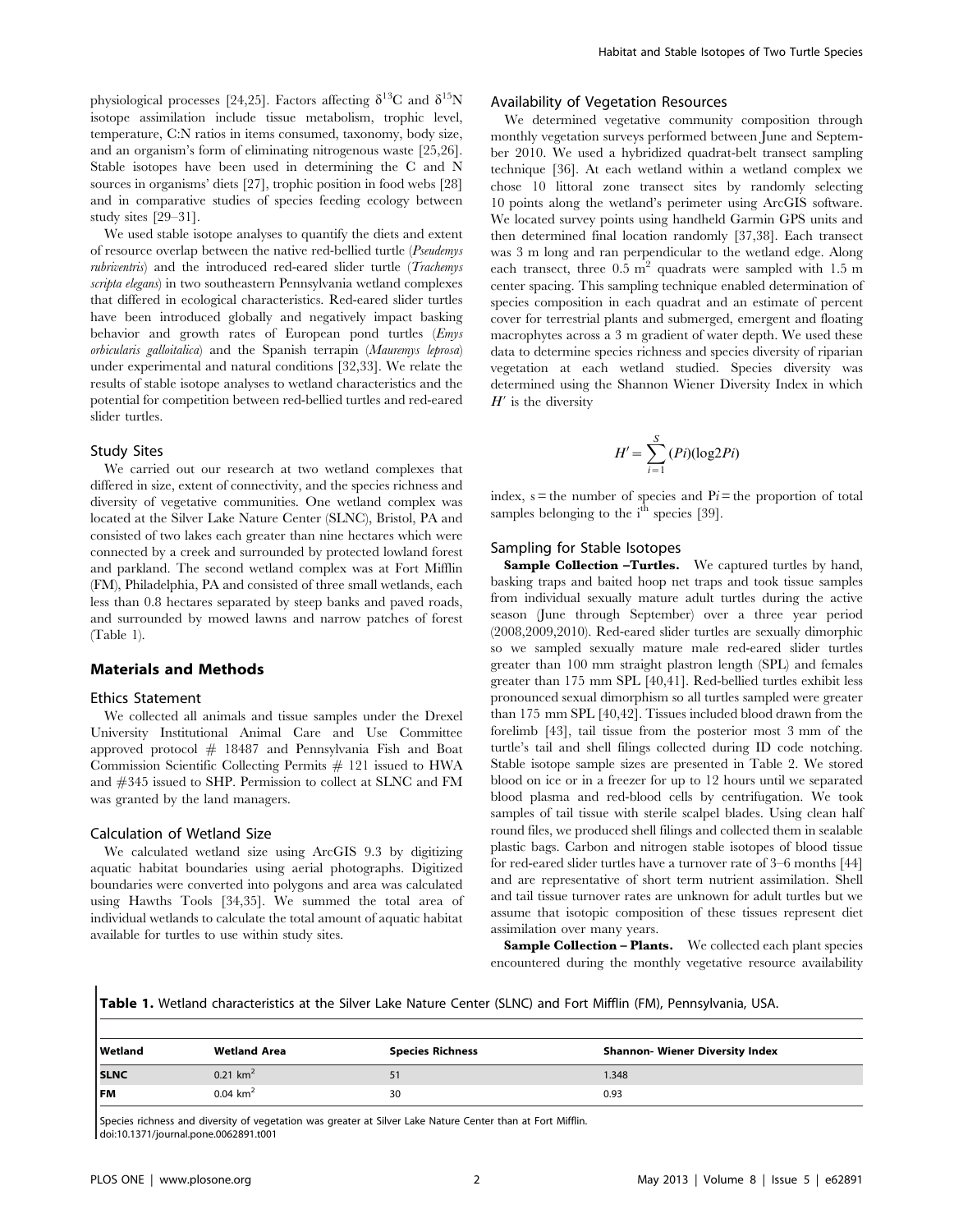Table 2. Mean  $\delta^{13}C$  and  $\delta^{15}N$  values and sample sizes for all tissues collected from red-bellied turtle (Pr) and red-eared slider turtles (Ts) between 2008 and 2010 at the Silver Lake Nature Center (SLNC) and at Fort Mifflin (FM).

| Wetland Year     | <b>Tissue Type</b> | n                |                | Mean $\delta^{13}C(\%_0)$ |                | Mean $\delta^{15}N$ (‰) |                | C<br>p-value | N<br>p-value |
|------------------|--------------------|------------------|----------------|---------------------------|----------------|-------------------------|----------------|--------------|--------------|
|                  |                    | Pr               | T <sub>S</sub> | Pr                        | T <sub>S</sub> | Pr                      | T <sub>S</sub> |              |              |
|                  | Plasma             | 12               | 5              | $-18.19$                  | $-25.92$       | 6.91                    | 9.49           | 0.002        | 0.03         |
| <b>SLNC 2008</b> | <b>RBC</b>         | 10 <sup>10</sup> | 6              | $-19.18$                  | $-26.63$       | 5.56                    | 8.33           | 0.0002       | 0.004        |
|                  | Tail               | 14               | $\overline{7}$ | $-18.26$                  | $-24.88$       | 6.57                    | 9.80           | 0.00007      | 0.00007      |
|                  | Plasma             | $\overline{7}$   | 6              | $-27.28$                  | $-26.20$       | 11.50                   | 12.03          | 0.11         | 0.65         |
| <b>FM 2008</b>   | <b>RBC</b>         | 9                | 5              | $-26.66$                  | $-25.80$       | 10.31                   | 9.53           | 0.18         | 0.23         |
|                  | Tail               | 9                | 6              | $-26.44$                  | $-24.88$       | 10.14                   | 10.81          | 0.018        | 0.43         |
|                  | <b>Filings</b>     | $\overline{7}$   | 6              | $-26.67$                  | $-25.35$       | 11.27                   | 10.37          | 0.004        | 0.26         |
| <b>SLNC 2009</b> | Plasma             | 15               | 4              | $-19.52$                  | $-24.10$       | 7.34                    | 11.60          | 0.029        | 0.001        |
|                  | <b>RBC</b>         | 12               | 6              | $-20.33$                  | $-24.30$       | 5.97                    | 9.98           | 0.001        | 0.0009       |
|                  | Plasma             | 16               | 15             | $-26.45$                  | $-26.90$       | 9.74                    | 10.55          | 0.42         | 0.22         |
| <b>FM 2009</b>   | <b>RBC</b>         | 10               | 14             | $-27.14$                  | $-26.42$       | 9.74                    | 9.26           | 0.21         | 0.35         |
|                  | Tail               | 10 <sup>°</sup>  | 12             | $-25.65$                  | $-26.91$       | 9.63                    | 11.12          | 0.026        | 0.001        |
| <b>SLNC 2010</b> | Plasma             | 10 <sup>10</sup> | 10             | $-18.46$                  | $-23.80$       | 8.25                    | 11.14          | 0.0002       | 0.0003       |
| <b>FM 2010</b>   | Plasma             | 10               | 9              | $-21.43$                  | $-24.87$       | 10.85                   | 11.62          | 0.19         | 0.5          |

P-values below the 0.05 significance level are highlighted in bold.

doi:10.1371/journal.pone.0062891.t002

surveys described above. We also collected vegetation opportunistically throughout the season to ensure that we sampled all of the potential dietary items. Plants analyzed were processed as whole plants, flowers or fruits.

Sample Preparation and Processing. We processed turtle tissues (Table 2) following techniques described by Seminoff et al. [44]. All tissues were dried at  $60^{\circ}$ C for 24 to 48 hours. Vegetation samples (Table 3) were rinsed with water to ensure that animal material was removed and dried at  $60^{\circ}$ C for 24 hours. We did not extract lipids or mathematically normalize  $\delta^{13}$ C values because of the relatively low lipid content in the tissues we analyzed. Turtle blood has a low lipid content compared to birds for which lipid extraction of blood has been determined to be unnecessary [27,45,46]. Furthermore, we determined the percent lipid of tail tissue by lipid extraction with dichloromethane to be below the 5% threshold that Post et al. (2007) suggest lipid extraction or mathematical normalization of  $\delta^{13}C$  be performed on [47]. All samples were sealed and stored frozen until prepared for mass

Table 3. Carbon and Nitrogen stable isotope values for vegetation at Fort Mifflin (FM) and Silver Lake Nature Center (SLNC) during 2010.

| <b>Wetland Complex</b> | <b>Species</b>              | <b>Common Name</b>     | Mean $\delta^{13}$ C (‰) | Mean $\delta^{15}$ N (‰) |  |
|------------------------|-----------------------------|------------------------|--------------------------|--------------------------|--|
|                        | Peltandra virginica         | Arrow Arum             | $-28.50$                 | 5.15                     |  |
|                        | Lemna minor                 | Duckweed               | $-27.85$                 | 10.09                    |  |
| <b>FM</b>              | Myriophyllum spp.           | Water milfoil          | $-16.50$                 | 2.24                     |  |
|                        | Nuphar advena               | Spatterdock            | $-26.86$                 | 1.03                     |  |
|                        | Wolffia spp                 | Watermeal              | $-23.64$                 | 7.27                     |  |
|                        | Amorpha fruticosa           | False Indigo           | $-27.13$                 | 0.20                     |  |
|                        | Hibiscus moscheutos         | Swamp Rosemallow       | $-27.09$                 | 8.26                     |  |
|                        | Lemna minor                 | Duckweed               | $-26.49$                 | 10.08                    |  |
|                        | Myriophyllum spp.           | Water milfoil          | $-24.73$                 | 9.20                     |  |
|                        | Nuphar advena               | Spatterdock            | $-26.25$                 | 6.10                     |  |
| <b>SLNC</b>            | Parthenocissus quinquefolia | Virginia Creeper       | $-28.24$                 | 5.67                     |  |
|                        | Solanum dulcamara           | Bittersweet Nightshade | $-28.24$                 | 10.53                    |  |
|                        | Viburnum dentatum.          | Arrowwood              | $-26.76$                 | 5.39                     |  |
|                        | Vitis vulpina               | Frostgrape             | $-26.47$                 | 7.45                     |  |
|                        | Lyngbia spp.                | Filamentous Algae      | $-19.92$                 | 11.02                    |  |

The values presented are the mean value for all tissue sampled from these plant species. Plants species that were sampled at both wetlands are in bold. doi:10.1371/journal.pone.0062891.t003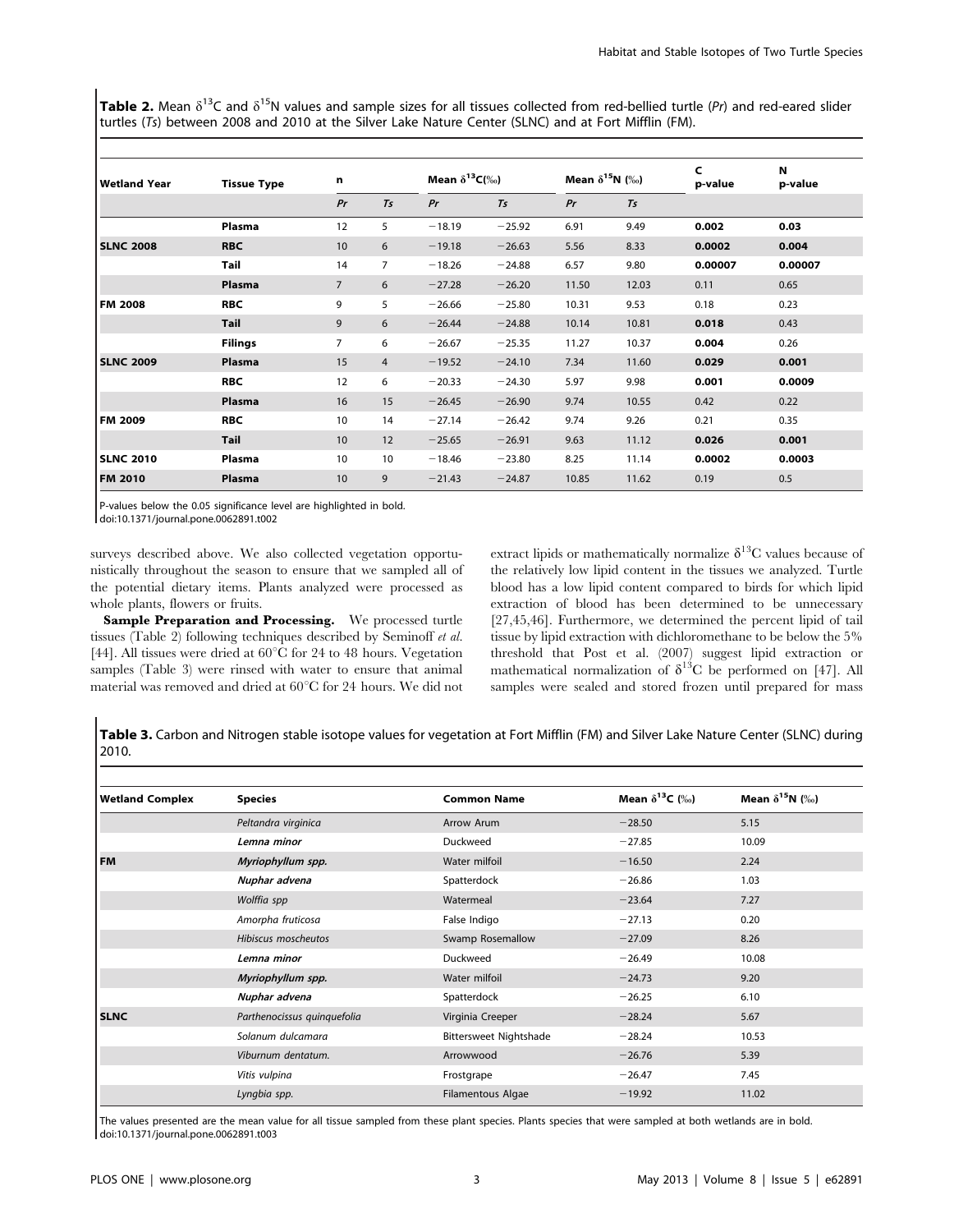spectrometry. We pulverized dried samples into a homogenous powder with an agate mortar and pestle, with a glass stirring rod or with a liquid nitrogen SPEC Certiprep freezer mill. Pulverized samples weighing 0.6 mg to 1 mg for turtle tissues and 1 mg to 1.5 mg for vegetation samples were placed in  $3.5 \times 5$  mm and  $5\times9$  mm pressed tin capsules respectively, sealed and analyzed at the Patrick Center for Environmental Research, the Academy of Natural Sciences, Philadelphia, PA, using a Finnigan Delta Plus coupled to a NA2500 Elemental Analyzer (EA-IRMS). Cross contamination was avoided by cleaning all processing equipment before and after each sample. Samples were run in duplicate or triplicate and analytical variability was generally less than 3% RSD. Multiple in-house standards were analyzed for each run to assess comparability over time. Samples were reported in the standard  $\delta$  (%) notation:

#### $\delta X = (R\tanh R\tanh A - 1) \times 1000$

where X is either <sup>13</sup>C or <sup>15</sup>N and R is either <sup>13</sup>C/<sup>12</sup>C or <sup>15</sup>N/<sup>14</sup>N. The  $\delta^{15}N$  standard was air ( $\delta^{15}N = 0$ ), and the  $\delta^{13}C$  standard was the Vienna PeeDee Belemnite (VPDB) limestone that was assigned a value of 0.0%. Analytical accuracy was based on standardization of scientific grade  $N_2$  and  $CO_2$  used for continuous flow-IRMS with International Atomic Energy Agency's (IAEA) N-1, N-3, and USGS 26 for nitrogen and IAEA's sucrose, National Institute of Standards and Technology's (NIST) NBS 19, and NIST's NBS 22 for carbon, respectively.

#### Data Analysis

We analyzed results of stable isotope analysis by first averaging  $\delta^{13}$ C and  $\delta^{15}$ N values for individual samples with replicated tissues. Averaged values were then used for all subsequent analyses. We analyzed isotopic values within year and by tissue in R using standard t-tests (unequal variance assumed) with species as the grouping factor. We accepted statistical significance at the  $p = 0.05$  level. In this study, a significant difference between species within a year was representative of isotopic niche partitioning. We analyzed isotopic values between years and by tissue using fixed effect ANOVAs with year as the treatment and isotopic means as the response variable with program R [48]. All comparisons between years were significantly different and we did not combine data between years. Significant differences between years may not be representative of dietary shifts due to the temporal variations in  $\delta^{13}$ C and  $\delta^{15}$ N signatures of aquatic vegetation [49].

### Results

# Wetland Size, Vegetative Species Richness and Vegetative Species Diversity

Aquatic habitat at SLNC was 5.75 times larger than that at FM. Plant species richness at SLNC was 1.26 times greater than at FM and plant species diversity using the Shannon-Wiener Diversity Index was 1.45 times greater at SLNC (Table 1). After four monthly surveys the cumulative number of species surveyed at FM had leveled off while at SLNC the number of species was still increasing (Figure 1). Species documented at each wetland are presented in Table S1.

#### Stable Isotope Values

At SLNC there were significant differences between species for  $\delta^{13}\text{C}$  and  $\delta^{15}\text{N}$  values for all turtle tissues representing short term and long term diets (Table 2). At FM no significant differences in  $\delta^{13}$ C and  $\delta^{15}$ N values existed for turtle tissue that represented short term diets (Plasma/RBC) (Table 2). In 2008 and 2009 there were significant differences in  $\delta^{13}$ C values in turtle tissues that represented long term diets (tail/shell filings), with red-eared slider turtles having significantly higher  $\delta^{13}$ C values in 2008 and significantly lower values in 2009. In 2009 there was a significant difference in  $\delta^{15}N$  values from turtle tissues that represented long term nitrogen assimilation with red-eared slider turtles having significantly higher  $\delta^{15}N$  values (Table 2). At FM  $\delta^{13}C$  values of plant tissue ranged between  $-28.5\%$  and  $-16.5\%$  and  $\delta^{15}N$ 



Figure 1. Species accumulation curves of aquatic vegetation for the two study sites in 2010. After 4 months of vegetative surveys the number of new species being found at Fort Mifflin (FM) had leveled off while at Silver Lake Nature Center (SLNC) the number of new species had not leveled off. Additional sampling at FM would likely not have found many new species while at SLNC additional sampling would likely result in higher species richness.

doi:10.1371/journal.pone.0062891.g001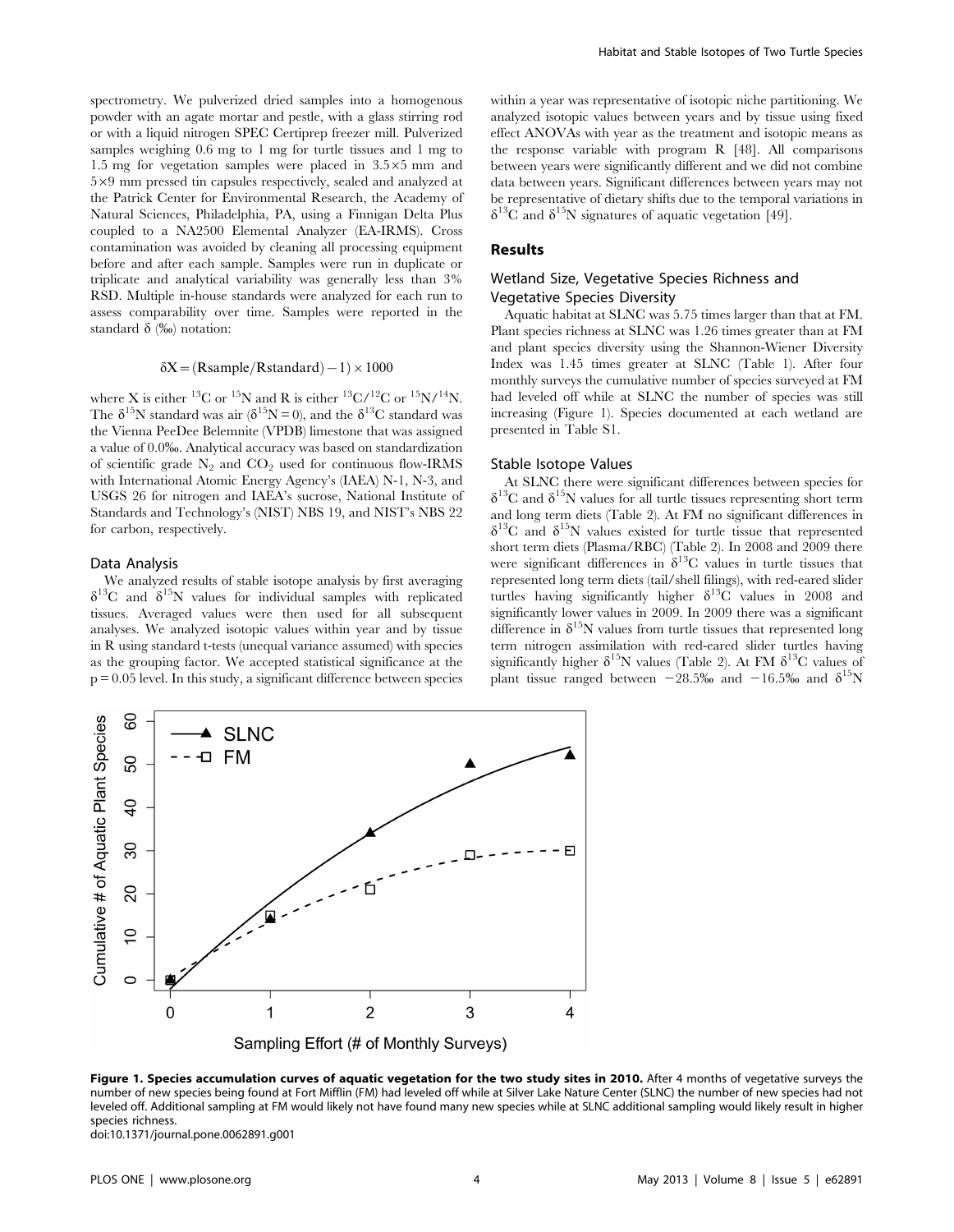values ranged between 1.03‰ and 10.09‰ (Table 3). At SLNC  $\delta^{13}$ C values of plant tissue ranged between -28.24‰ and  $-19.92\%$  and  $\delta^{15}N$  values ranged between 0.20% and 11.02% (Table 3).

# Lipid Values

Percent lipids of tail tissue were found to be low, with a mean of 1.24%, lipid for all samples,  $n = 6$ . Red-bellied turtles had a mean of 1.32% and standard deviation of 1.06,  $n = 3$ , while red-eared slider turtles had a mean percent lipid of 1.15% and a standard deviation of 0.62,  $n = 3$ . A two-tailed t-test showed no significant difference between species ( $p = 0.8$ ).

#### Discussion

#### Potential for competition in different wetlands

To our knowledge this is the first study comparing the isotopic niches of native and introduced species at different sites with measured differences in ecological characteristics. At our study sites anthropogenic impacts resulted in different habitat patch sizes. Historically, both of our study sites were either tidal creeks/ floodplains (SLNC) or associated tidal wetlands of the Delaware River (FM). However, anthropogenic activities created impoundments and protected habitat at SLNC while they degraded the wetlands at FM to remnant impounded patches. These anthropogenic impacts may be the driving force behind our findings that at SLNC the  $\delta^{13}$ C and  $\delta^{15}$ N niches of red-bellied turtles and redeared slider turtles did not overlap while the  $\delta^{13}$ C and  $\delta^{15}$ N niches did overlap at FM. In anthropogenic altered habitats, shifts in the  $\delta^{15}$ N niche of sailfin mollies (*Poecilia latipinna*) led to reduced growth rates in the altered habitat [29].

At SLNC the potential for competition for dietary resources was low as the extent of dietary resource overlap was low. The partitioned  $\delta^{13}C$  and  $\delta^{15}N$  niches were likely a factor of larger wetland size, greater vegetative species richness and greater

vegetative species diversity which enabled a wider niche base for species to partition. Another potential factor impacting the isotopic niches may have been invertebrate species richness and diversity. We recognize that animal matter is important to turtle diets but red-bellied turtles and red-eared slider turtles are primarily herbivorous and are known to feed on animal matter opportunistically [40,50]. Higher  $\delta^{15}N$  levels (Figure 2) of red-eared slider turtles at SLNC may have indicated that animal matter was an important driver of the dietary niche partitioning found at SLNC. Fecal sample examination from both species indicated a tenfold increase in the percent volume of animal matter in the diets of redeared slider turtles compared to red-bellied turtles at SLNC (Pearson, unpublished data). The higher volume of animal matter in red-eared slider turtle diets is reflected by the significantly greater  $\delta^{15}N$  values compared to red-bellied turtles at SLNC (Table 2/Figure 2, SLNC).

At FM the potential for competition in the short term was greatly increased as the  $\delta^{13}$ C and  $\delta^{15}$ N niche axes did not significantly differ between species. Whether or not red-bellied turtles are weaker competitors than red-eared slider turtles for limited resources is yet to be determined. However, when a shared dietary resource between red-bellied turtles and red-eared slider turtles becomes limiting, competition will occur and the species better suited to obtain that resource will negatively impact the growth, fecundity or survivorship of the weaker competitor [7]. Our study showed that under certain conditions (i.e. in smaller wetlands) the potential for competition between red-bellied turtles and red-eared slider turtles did exist. If overlap for resources occurs over extended periods of time it is likely that these species will compete for resources and that this competition will have negative impacts on long term population growth of one of the species [6].



Figure 2.  $\delta^{13}C$  (x-axis) and  $\delta^{15}N$  (y-axis) results for blood plasma sampled from red-bellied turtles (closed squares) and red-eared slider turtles (open squares) at the Silver Lake Nature Center (SLNC, bottom row) and Fort Mifflin (FM, top row) for the years 2008, **2009 and 2010.** Error bars represent the standard error of the mean. At SLNC there were significant differences for  $\delta^{13}$ C and  $\delta^{15}$ N across all three years. At FM no significant differences were found in  $\delta^{15}N$  values and in 2008 and 2009 no significant differences in  $\delta^{13}C$  values were found. doi:10.1371/journal.pone.0062891.g002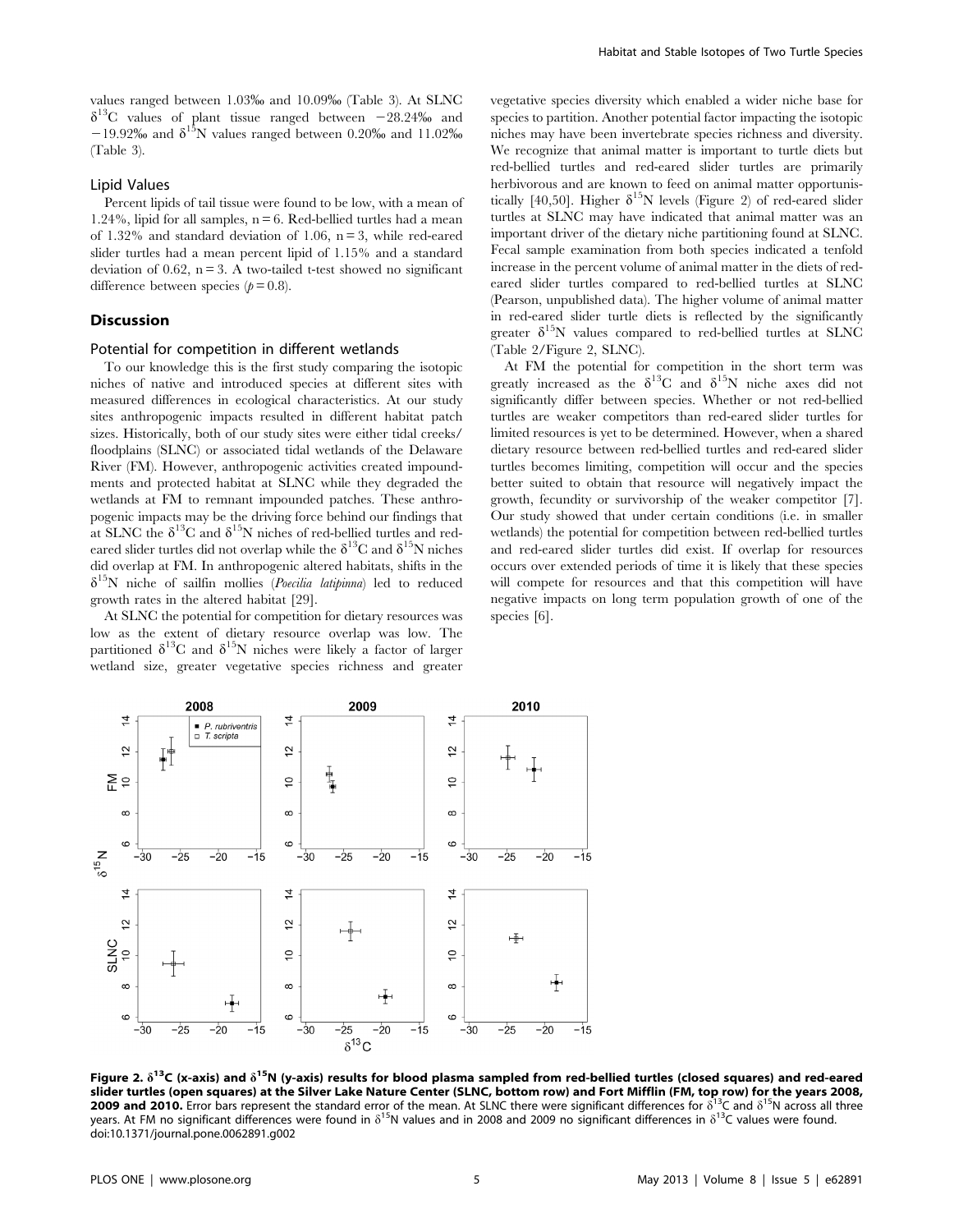#### Differences in Wetland Characteristics

At SLNC stable isotope signatures indicated that red-eared slider turtles and red-bellied turtles did not utilize the same dietary resources on either a short term or long term basis. This was consistent between years for all tissues sampled. The high vegetative species richness enabled these species to partition diets by consuming different plants at SLNC. At FM stable isotope signatures revealed no significant differences between diets of the two turtle species on a short term basis but indicated differences on a long term basis. These differences between wetland complexes can be due to several factors. One explanation could be that the range of available carbon and nitrogen stable isotopes at FM was narrower. However, this was not the case as the breadth of stable isotope values at FM was not collapsed in comparison to SLNC (Table 3). For the same set of plant species the widest breadth of carbon and nitrogen stable isotope values was found for vegetation sampled from FM. A second explanation could be differences in wetland size. Aquatic habitat available at SLNC was 5.75 times the size of aquatic habitat at FM (Table 1). Smaller habitat size reduces space available to forage which can increase the likelihood that two species will consume the same resources. At FM the depressed niche differentiation between species may have been due in part to a reduction in available habitat. A third possibility for differences in long term dietary niche overlap between wetland complexes could have been differences in dietary resources available. Adult red-bellied turtles and red-eared slider turtles are primarily herbivorous but will eat available animal material [40]. At FM the overlap for diets was due in part to FM having fewer plant species to partition (Table 1) while at SLNC the redeared slider turtles added invertebrates to their diet causing a greater separation in dietary niches between the species.

Our research occurred at two wetland complexes that represented different disturbance histories. We recognize that we did not replicate these studies in other wetlands with similar sizes and ecological characteristics. However, our results are valid as an example of how wetland characteristics can impact the assimilation of an introduced species into native communities with different disturbance histories. This ''natural experiment'' [3,51] was designed to determine how wetland characteristics relate to dietary niche overlap between red-eared slider turtles and redbellied turtles. An increase in vegetative species richness, like that seen at SLNC, may enable red-bellied turtles and red-eared slider turtles to partition dietary resources while a narrower resource base, like that seen at FM, may lead to an increase in dietary resource overlap. Our findings are similar to those of Luiselli et al. who report that differences in diets of the west African mud turtle (Pelusios castaneus) and the west African black turtle (Pelusios niger) at a pristine site and an oil-polluted site in the Nigeria Delta are due to a change in dietary resource availability at the disturbed site [52]. Similarly, Kamler et al. report that diets of swift foxes (Vulpes velox) are altered based on resource availability in continuous and anthropogenically altered prairie habitats [53].

# Long-term Carbon and Nitrogen Isotopic Niche Partitioning at FM

Over the three year period of our study, red-bellied turtles and red-eared slider turtles at FM consistently overlapped in short term diets but their long term diets differed in the  $\delta^{13}$ C and  $\delta^{15}$ N values. These data suggest that the turtle populations may be highly transient. This is consistent with findings of inter-wetland movement by marked animals from FM [54]. Since short term  $\delta^{13}$ C and  $\delta^{15}$ N values overlapped but long term did not, these species were feeding on similar resources while at FM but had different diets while in other wetlands. Due to the small size of these wetlands it is likely that turtles did not reside in these wetlands for their full lifetime. Therefore, the  $\delta^{13}C$  and  $\delta^{15}N$ represent long term net diet assimilated from other habitats. Our study site at FM was adjacent to the Delaware River which may have provided access to a broader watershed for immigrating turtles to find the site or for emigrating turtles to disperse. In addition to the Delaware River acting as a source or sink of turtles for our study site there was a mosaic of remnant wetlands dotting the landscape between our study site and the John Heinz National Wildlife Refuge [54]. These wetlands may also have acted as a source or sink for turtles to/from our study site.

Alternate explanations are that red-eared slider turtle long term diet assimilation may be representative of a history of living in captivity or different responses to high protein ephemeral resources. If the red-eared slider turtles that we sampled were released pets we would expect their long term stable isotope signatures to reflect the higher protein signature of domestic turtle food or human food rather than that of wild turtle populations. If red-eared slider turtles respond more rapidly to ephemeral protein sources such as carrion or fluxes of insect larvae their long term isotopic signatures would also reflect a higher protein diet. As seen in Table 2 the nitrogen signature for tail tissue of red-eared slider turtles was higher than those for red-bellied turtles indicating greater rates of protein consumption by these turtles.

#### Conservation Implications

The potential for competition between species can increase as anthropogenic impacts become more severe [4–6]. When competition occurs between species the negative impacts are not immediate [55] and in long lived species, such as turtles, would likely result in reduced growth rates and decreased body condition [33]. Shifts in growth rates and body condition of turtles can lead to delayed maturity and decreased lifetime fecundity [56–58], in turn negatively affecting population size and growth [59,60]. If red-eared slider turtles negatively impact red-bellied turtles in Pennsylvania or native species elsewhere, then their introduction may have long term consequences on the structure of turtle communities worldwide. The continued introduction of red-eared slider turtles may lead to decreased population size or extirpation of native turtle species. As a cautionary measure the sale and release of red-eared slider turtles should be prohibited outside their native range while pre-existing owners should be required to register existing pets to further reduce the number of released animals. If continued introductions of red-eared slider turtles are prevented, then targeted control programs may be successful at stemming this species continued invasion.

#### Supporting Information

Table S1 Plant species documented during the 2010 resource availability surveys. Plant species found only at FM and SLNC are on the left and right, respectively, while species found at both wetlands are in the center. We documented 31 species at FM and 51 species at SLNC. (DOCX)

# Acknowledgments

We thank Robert Mercer, Lorraine Skala of SLNC and Wayne Irby of FM for facilitating research on the properties that they manage. We thank M. Schafer and L. Zaoudeh for help with determining the percent lipids and A. Byrne, S. Brooks, M. Cunningham and numerous other staff and volunteers for assistance in completing this research. In addition, we thank the reviewers whose comments greatly improved our original manuscript.